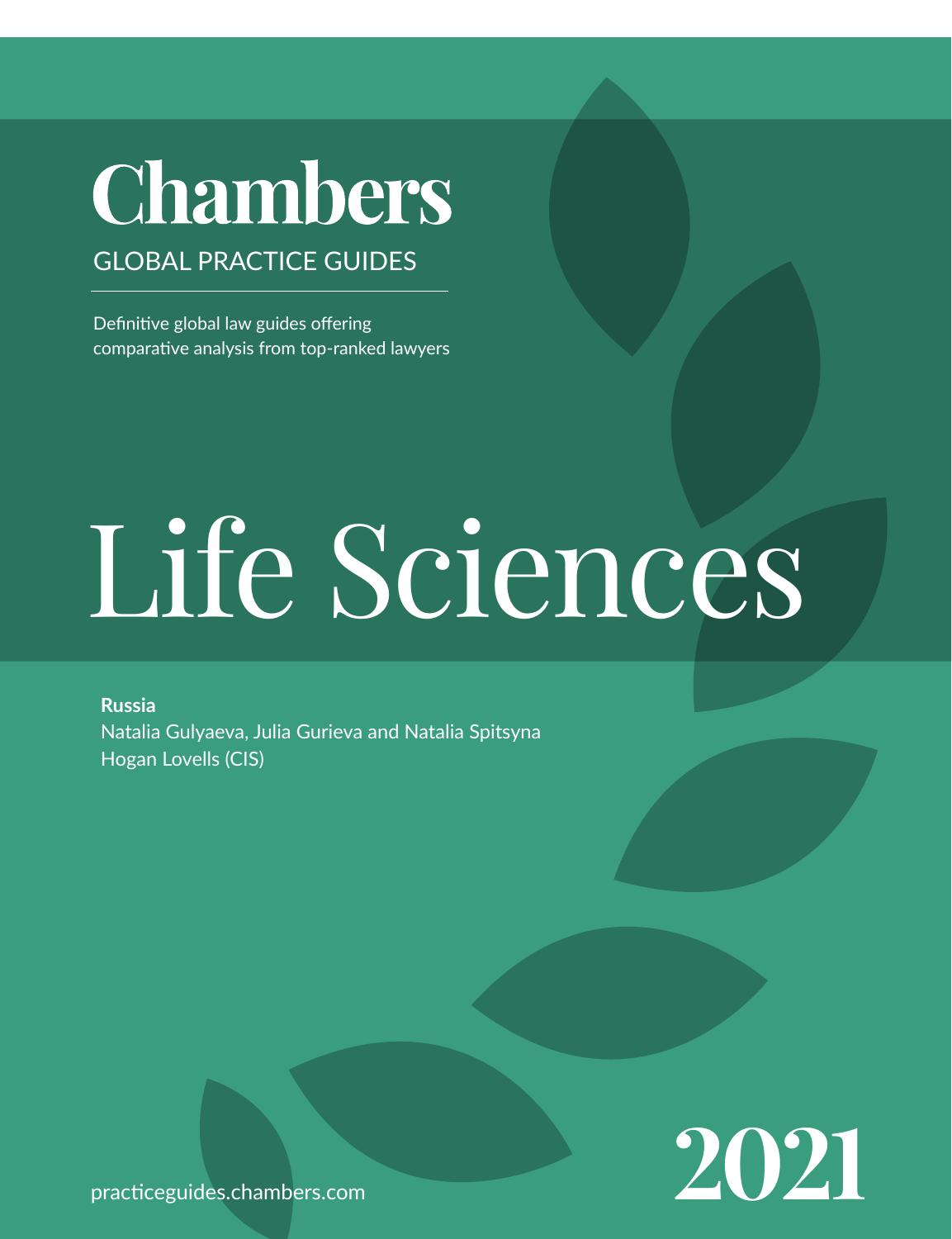### **RUSSIA**

#### Trends and Developments

*Contributed by: Natalia Gulyaeva, Julia Gurieva and Natalia Spitsyna Hogan Lovells (CIS[\) see p.5](#page-4-0)*



2020 was a challenging and dynamic year for the life sciences industry. The COVID-19 pandemic prompted changes in the regulatory landscapes of many countries and Russia is no exception.

Stimulation of local production of medicines and medical devices remains high on the agenda of the Russian healthcare regulator. In 2020, however, the limitations of the approach focused on import substitution have become obvious, which has resulted in a new trend to soften restrictions relating to state procurement of foreign medicines. Much has yet to be done in this direction, but the first step is always the hardest.

#### Measures in the Field of the Sale of Medicines and Medical Devices Taken in Response to the COVID-19 **Outbreak**

Many of the COVID-19 measures were of a temporary nature. For example, Russia established a zero rate of import duty on medicines and medical devices and prohibited the export of several medical devices in Spring 2020.

Some other measures, however, have had a long-term effect and remain available in 2021.

#### *New powers of the Russian government to set maximum selling prices*

On 26 March 2020, a new law empowered the Russian government to set maximum selling prices, and wholesale and retail increments for medicines and medical devices.

The Russian government will be entitled to regulate prices in the following cases:

- if there is a threat of the spread of a disease that constitutes a threat to others;
- if it has been revealed during the monitoring of prices that prices have increased unreasonably in several regions by more than 30% within 30 days;
- in an emergency situation.

Such restrictions may last for a period up to 90 days.

Previously, it was possible to set maximum selling prices, wholesale and retail increments only for drugs included in the List of Vital and Essential drugs and only for certain types of medical devices.

#### *Simplified procedures for obtaining marketing authorisations for medical devices and medicines*

Any such simplified procedure for obtaining marketing authorisation extends to 36 types of medical devices, including medical masks and respirators. The simplified procedure allows the obtaining of marketing authorisation without submitting results of any trials and tests, which had been required before. If no request is issued by the regulator, the marketing authorisation will be issued within five business days after the receipt of application and supporting documents. The applicant for marketing authorisation must complete technical tests, toxicological studies and clinical trials of the medical devices for which marketing authorisations have been obtained under the simplified procedure, after receipt of the marketing authorisation.

The Russian government has also established a simplified procedure for obtaining marketing authorisations for medicines that are, for instance, intended for the prevention and treatment of diseases that pose a danger to others. This procedure remains in force until 1 January 2022.

#### Online Sale of Over-the-Counter Medicines

Online sale of over-the-counter medicines has been legalised in Russia. In order to sell such medicines online, the pharmacy must have:

- a licence for pharmaceutical activity;
- special permission of *Roszdravnadzor* (ie, the Federal Service for Surveillance in Healthcare).

A pharmacy selling medicines online should use its own courier service or may engage a third-party courier service.

Also, there is an initiative to allow the selling of prescription drugs online. Currently, the respective draft law is pending.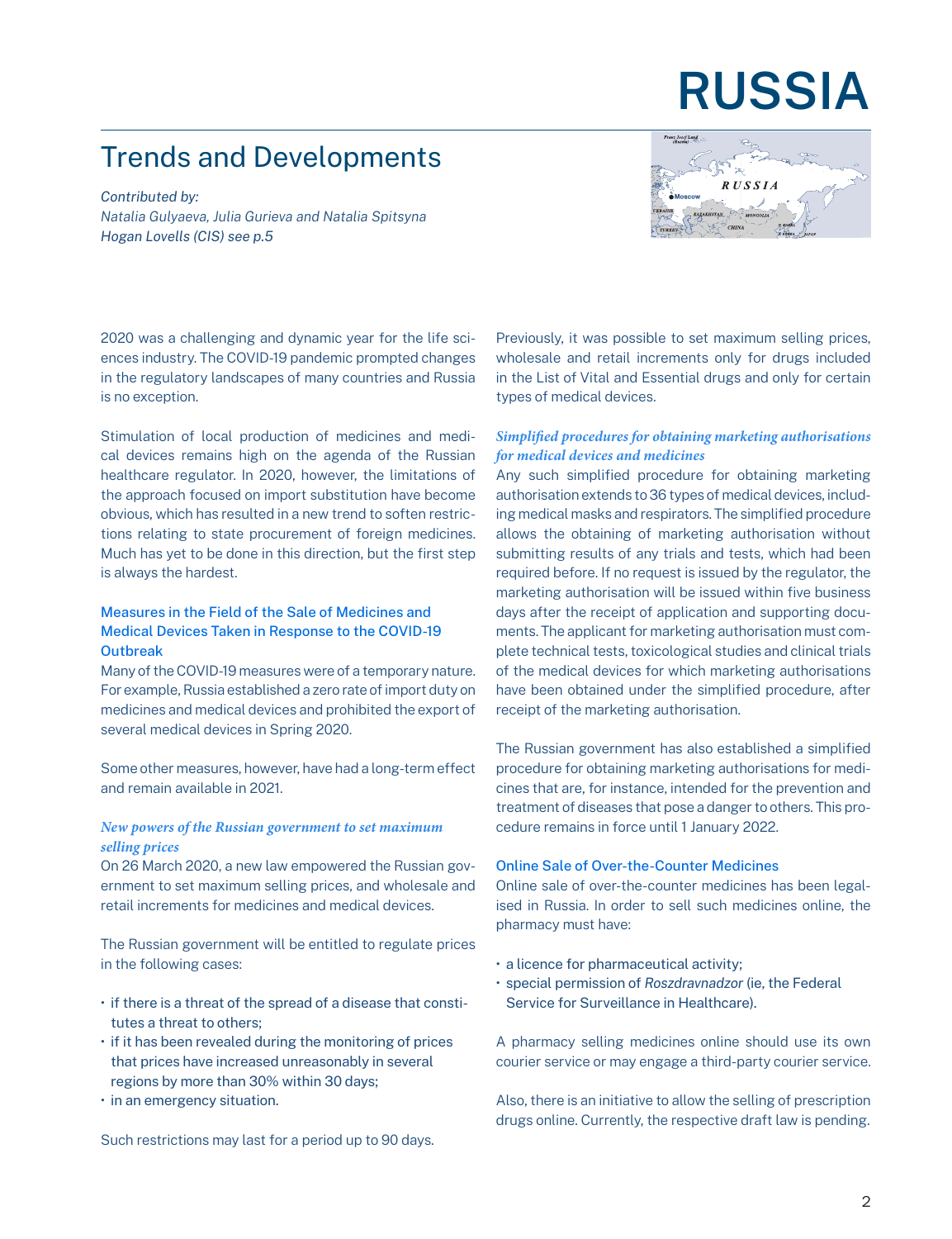#### **RUSSIA** Trends and Developments

*Contributed by: Natalia Gulyaeva, Julia Gurieva and Natalia Spitsyna, Hogan Lovells (CIS)*

#### Tightening Administrative and Criminal Liability for the Sale of Counterfeit and Sub-standard Medicines

Administrative and criminal liability established for sales of counterfeit, sub-standard or unapproved medicines or counterfeit or sub-standard medical devices, or counterfeit dietary supplements, as well as sales of biologically active additives containing pharmaceutical substances not declared during the process of obtaining marketing authorisation, has been tightened.

The liability now includes an administrative fine in the amount of up to RUB6 million (approximately EUR65,000) or administrative suspension of the company's activity for up to 90 days. Criminal liability is envisaged in the form of a fine, imprisonment of up to 12 years or compulsory labour of up to five years, with the deprivation of the right to occupy certain positions or engage in certain activities for a period of up to ten years.

This more severe administrative and criminal liability is envisaged in order to mitigate the risks caused by the newly introduced online sale of over-the-counter medicines.

#### Telemedicine Initiatives

Back in 2018, the Russian Law on Telemedicine granted medical organisations (which had obtained a licence for rendering medical services) the right to provide several medical services online, in particular to conduct consultations and monitor the patient's health status. However, the Law on Telemedicine does not allow the diagnosing of patients based on online communication only. The COVID-19 pandemic has resulted in some initiatives to expand the area of telemedicine and steps are being taken to extend the availability of telemedicine in Russia.

#### Track and Trace System

In July 2020, the track and trace marking of medicines became obligatory in Russia. All medicines imported into Russia or produced in Russia (with limited exceptions) should bear a track and trace mark. Information on each transaction with a particular medicine should be entered into the system for monitoring the circulation of medicines and will be available through mark-scanning.

Also, the transfer of data to the system for monitoring the circulation of medicines became a mandatory licence requirement for obtaining licences for the production of medicines, pharmaceutical and medical activities.

#### Compulsory Licensing

Compulsory licence claims by generic companies remain a reality in Russia. On 31 December 2020, the Russian government confirmed a grant of compulsory licence for remdesivir for one year to the Russian generic producer and this has already triggered an enormous controversy. Still, the practitioners hope that the aforementioned precedent is COVID-19 pandemic-related and thus exceptional.

#### Patent Linkage

The Russian Patent and Trade Mark Office (the Federal Service for Intellectual Property) (*Rospatent*) promises a prompt launch of the Unified Register of Pharmacologically Active Substances Protected by Invention Patents. This register is supposed to include information on:

- inventions protected by patents and used in drugs (namely, the numbers of the relevant patents, international non-proprietary names (INN), patents' validity periods, patent-holders, type of patent). This information is to be entered into the register by *Rospatent* upon a patent-holder's motion;
- marketing authorisations' details and dates of introduction of such drugs into civil circulation in Russia. This information is to be entered into the register by the Russian Ministry of Healthcare.

Simultaneously, the current procedure for obtaining marketing authorisations provides the requirement to indicate in applications for obtaining marketing authorisations the information on patents and trade marks which are used in the respective medicines and are valid in Russia. This requirement applies to all medicines for which marketing authorisations are sought from 1 January 2021. For all medicines approved under the old rules, new marketing authorisations must be obtained before 1 January 2026.

#### Patent Litigation

In Russia, the IP Court continues to take an important role in pharma patent litigation. In 2020, the IP Court operated efficiently despite the pandemic: where necessary, the parties were given the opportunity to attend the hearing online, while in on-site hearings the number of representatives was limited. The pharma patent cases dealt by the IP Court include appeals against the Russian PTO (*Rospatent*) rulings in patent-opposition proceedings and second appeals against the rulings of lower courts in patent-infringement cases. The complexity of cases brought to the IP Court increased and, therefore, the specialists with a technical background from the IP Court's administration were involved in proceedings more frequently. The IP Court dealt equally efficiently with more straightforward compound patent disputes and with fewer trivial-use patent cases. While the quality of pharma patent dispute resolution before the lower courts and the Chamber for Patent Disputes under *Rospat-*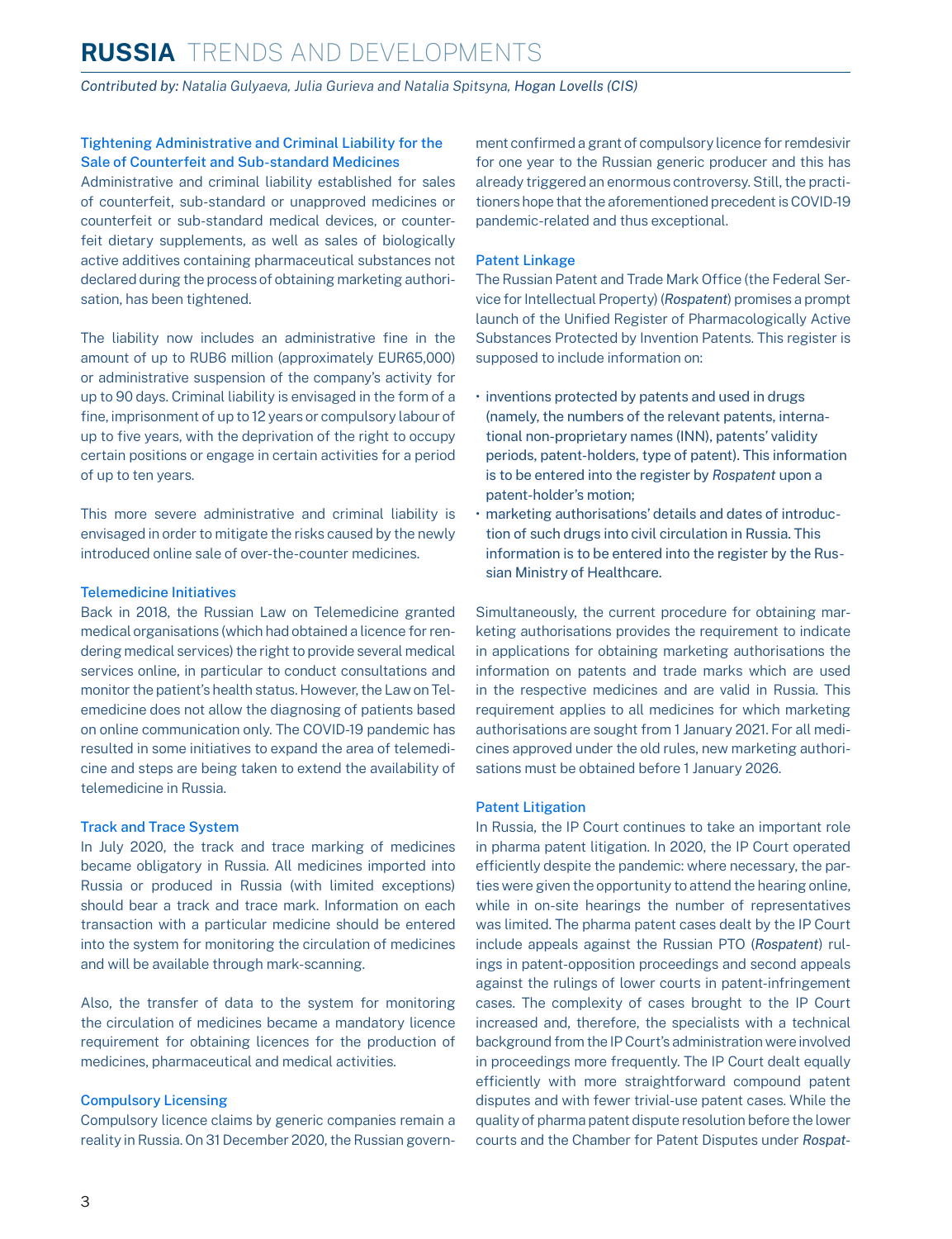*Contributed by: Natalia Gulyaeva, Julia Gurieva and Natalia Spitsyna, Hogan Lovells (CIS)*

*ent* is inconsistent, the IP Court as a forum has the trust of patent rights-holders.

Positively, in 2020 permanent injunctions based on the mere threat of patent infringement and patent-infringement claims were granted by Russian courts. Moreover, the Russian courts imposed an *astreinte,* or penalty, for non-compliance with the court's effective ruling in a patent-infringement case against a major Russian generic producer in a cumulative amount per each week of non-compliance. The outcome is precedential as it is the first case where *astreinte* was granted in a patent-infringement case and in a cumulative amount.

#### Softening Restrictions of State Procurement of Foreign **Medicines**

In 2020, Russia was confronted with a deficit of many medicines, including not only the medicines used for COVID-19 treatment but also many other vital medicines, such as antineoplastic drugs and drugs used for treatment of rheumatoid diseases.

Many experts consider this problem to be a result of the "third extra" rule application, under which state procurement of medicines produced abroad is restricted if there are at least two producers of the medicine in the Eurasian Economic Union. Since, during 2020, the limitations of the approach focused on import substitution have become obvious, the Russian government proposed abolishing the "third extra" rule for public procurement of some vital and essential medicines. In August 2020, the Russian government issued a resolution introducing exceptions to the "third extra" rule for some onco-haematological medicines until the end of 2021. The discussion related to some other medicines is still ongoing.